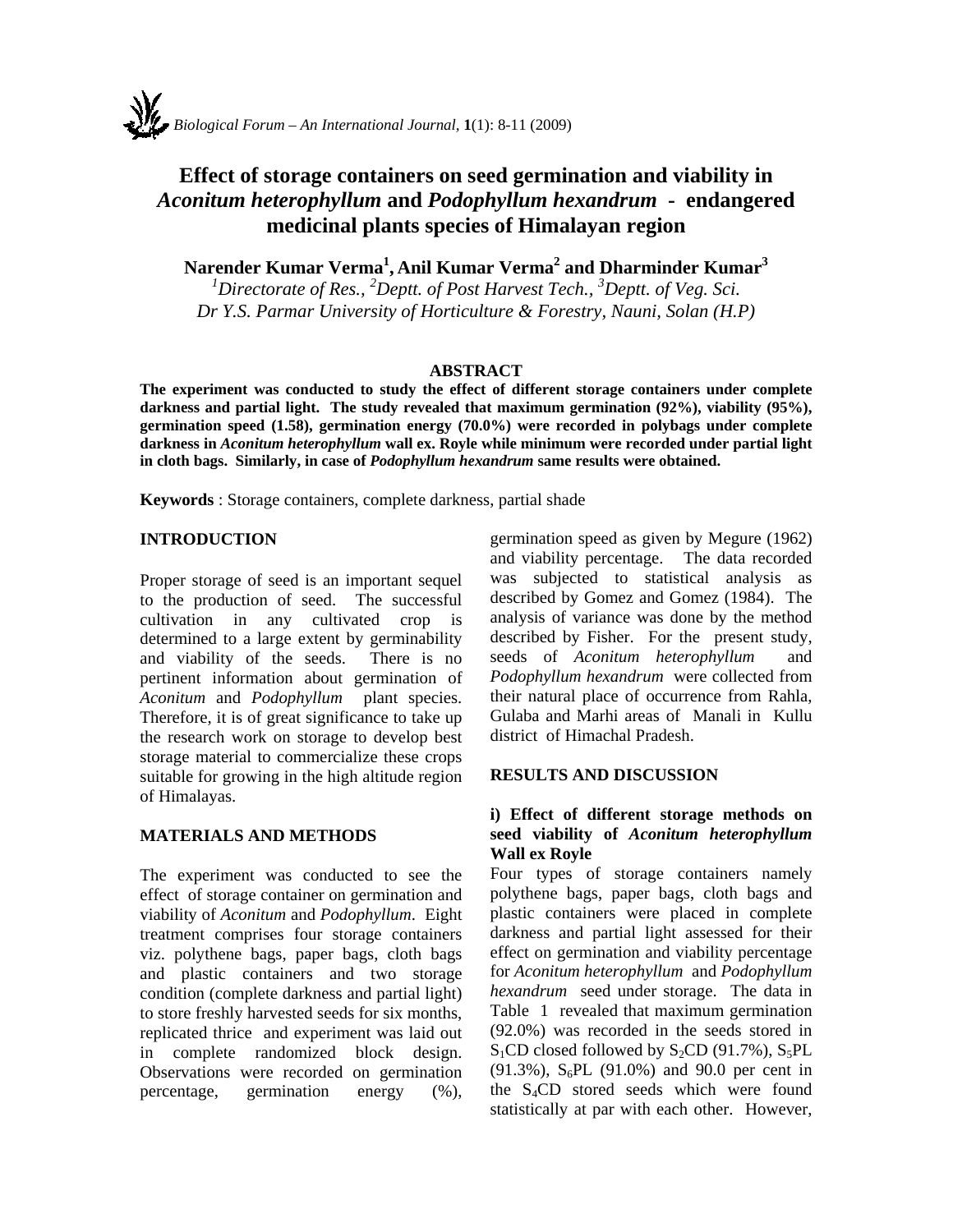the lower germination of 71.3 per cent was recorded in S7PL stored seeds which was found significantly lower from other treatments. Similarly, germination of 85.0 per cent was recorded in S8PL and 78.0 per cent in  $S_3CD$  stored seeds which were significantly different from each other (Table 1).

As regards the germination energy, it was also recorded maximum of 70.0 per cent in  $S_1CD$  closely followed by 69.3 per cent in  $S_2CD$ , 68.7 per cent each in  $S_5PL$  and  $S_6PL$ containers which were found statistically at par with each other while the significantly lower i.e. 50.0 per cent each germination energy was recorded in  $S_3CD$  and  $S_7PL$ containers stored seeds. Similarly 64.7 per cent was recorded in  $S_4CD$  and 60.7 per cent in  $S_8PL$  which was at par with each other. The germination energy period ranged between 12 to 15 days.

Regarding the germination speed, it was also recorded maximum  $(1.59)$  in S<sub>1</sub>CD followed by 1.56 in  $S_2CD$  and 1.54 each in  $S_5$ and  $S_6PL$  containers which were found statistically at par with each other while the minimum (1.11) germination speed was recorded in  $S_7PL$  stored seeds which was statistically at par with  $1.18$  in S<sub>3</sub>CD treatment. Similarly,  $1.50$  in S<sub>4</sub>CD was at par with 1.37 in  $S_8PL$ . The germination speed was recorded upto 24 days.

As regards the viability percentage, it was also found maximum (95.0%) in  $S_1CD$ followed by 94.0 per cent in  $S_2CD$ , 93.7 per cent in  $S_6PL$ , 93.3 per cent in  $S_5PL$  and 93.0 per cent in  $S_4CD$  stored seeds which however, were found statistsically at par with each other. The minimum of 75.3 viability per cent was recorded in S<sub>7</sub>PL stored seeds. Similarly, 87.0 per cent viability was recorded in  $S_8$ treatment followed by 81.3 per cent in  $S_3$ which was significantly lower than former value but was higher than  $S_7$ .

#### **ii) Effect of different storage methods on seed viability of** *Podophyllum hexandrum*  **Royle**

The data presented in Table 2 revealed that maximum germination of 78.0 per cent was recorded in seeds stored in  $S_1CD$  closely followed by 77.3 per cent in  $S_5PL$ , 76.7 per cent in  $S_4CD$ , 76.0 per cent in  $S_2CD$  and 75.3 per cent in  $S_6PL$  stored seeds which were found statistically at par with each other (Table 2). Similarly, 74.7 per cent germination was recorded in  $S_8PL$  and 60.0 per cent in  $S_3CD$  which was significantly higher than former values but was significantly higher than 53.7 per cent in  $S_7PL$ stored seeds which was the lowest value.

As regards the germination energy, it was also recorded maximum of 58.0 per cent in  $S_1$ CD followed by 56.7 per cent in  $S_6$ PL, 56.0 per cent in  $S_8PL$  and 54.0 per cent in  $S_4PL$ stored seeds which were found statistically at par with each other, while the lowest of 28.0 per cent germination energy was recorded in S<sub>7</sub>PL stored seeds which was however, found at par with 30.0 per cent in  $S_3CD$  stored seeds. The germination energy period ranged between 40 to 45 days.

Regarding the germination speed, it was also recorded maximum of  $0.58$  in S<sub>1</sub>CD followed by 0.57 each in  $S_4CD$  and  $S_5PL$ , 0.56 each in  $S_2CD$  and  $S_6PL$  stored seeds, which were found statistically at par with each other. The minimum (0.37) germination speed was recorded in  $S_7PL$  stored seeds which was significantly lower than other treatments. The germination period was observed upto 60 days.

The viability percentage was also recorded maximum of 81.7 per cent in  $S_1CD$  closely followed by 81.0 per cent in  $S_4CD$ , 80.7 per cent in  $S_5PL$ , 79.0 per cent in  $S_2CD$  and 78.7 per cent in  $S_6PL$  stored seeds which were found statistically at par with each other while minimum of 57.0 viability percentage was recorded in  $S_7PL$  stored seeds which was found to be significantly lower than other treatments.The maximum germination and viability percentage in both the species under polythene bags, paper bags and plastic containers may be probably due to maintenance of proper moisture content and exchange of gases in the seeds which also helps in maintaining proper level of sugars and starches etc. which are required for good germination and growth of seedlings. These results are in line of those of Ahmed *et al.*  (1992) with *Albizia chinensis* and Chand (1994) in *Toona ciliata*. Low viability of cloth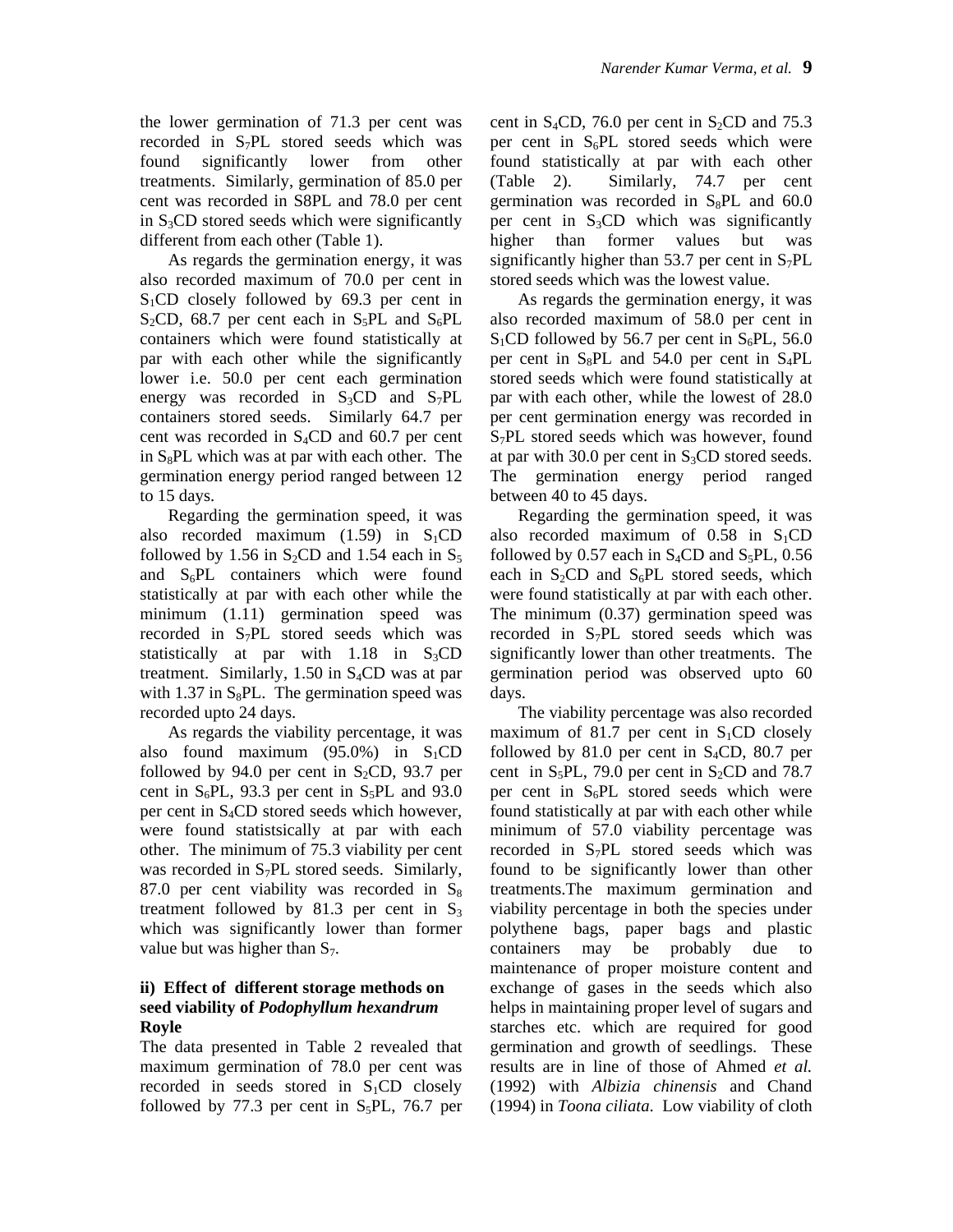bags stored seeds is due to the reduction in the seed moisture during storage which reduced the seed longevity. The low germination ability and viability of seeds in storage in the cloth bags in the present study may be due to the changes in the physiochemical state of seeds particularly the seed metabolism due to the reduction in moisture content. The changes in seed metabolism are reported as one of the major factors for low seed germination and viability (Abdul Baki, 1980).

#### **REFERENCES**

- Abdul-Baki, A.A. 1980. Biochemical aspects of seed vigour. *Hort. Sci.,* **15**:765-771.
- Ahmed, N., Benzbarhal, H.P. and Singh, I.D. 1992. Storage of seeds of shade trees. *Two and a bud,* **40**(2) : 34-37.
- Chand, G. 1994. Seed storage and viability of *Toona ciliata* and *Shorea robusta.* M.Sc. Thesis, Dr Y.S. Parmar University of Horticulture & Forestry, Nauni, Solan (H..P), India.
- Gomez, K.A. and Gomez, A.A. 1984. Statistical Procedures for Agricultural Research, John Wiley & Sons, New York.
- Megure, J.D. 1962. Speed of germination aid in selection and evaluation for seedling emergence and vigour. *Crop Sci*., **2**: 176- 177.